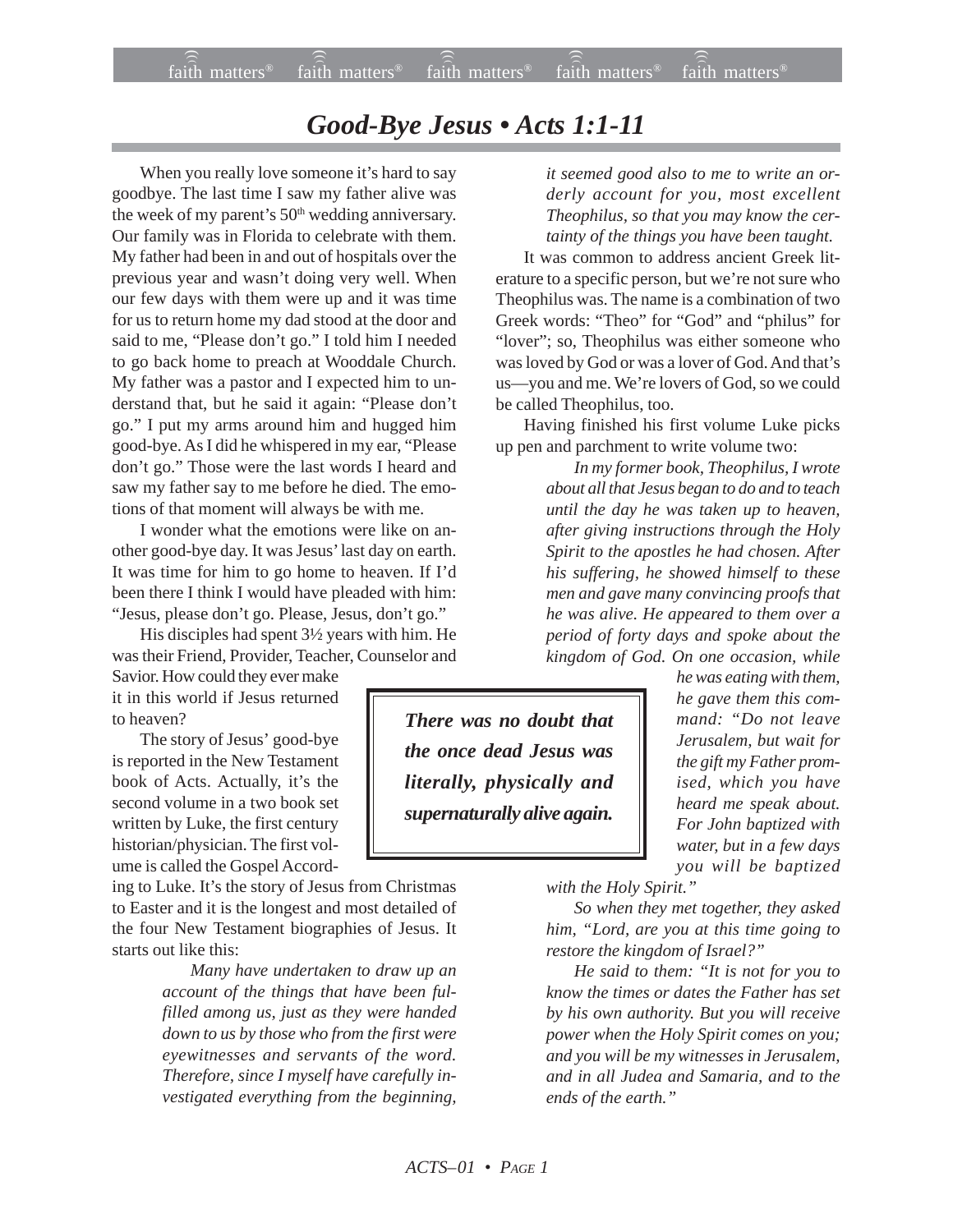*After he said this, he was taken up before their very eyes, and a cloud hid him from their sight.*

*They were looking intently up into the sky as he was going, when suddenly two men dressed in white stood beside them. "Men of Galilee," they said, "why do you stand here looking into the sky? This same Jesus, who has been taken from you into heaven, will come back in the same way you have seen him go into heaven."*

The first line of Acts is really amazing. It tells us that the story of Jesus is more than from heaven to earth, from Christmas to Easter and from miracles to teaching. That was only the beginning. The Gospel of Luke reports what Jesus began to do and teach, so when the gospel ends Jesus is just getting started. Easter was really the end of the beginning. Jesus had lots more to say and do—more miracles to perform, more lives to transform, more of all he had started.

The story of Jesus is not limited to 33 years on an ancient strip of land along the eastern shore of the Mediterranean Sea. It didn't end 2000 years ago. Jesus is still at work in our world. I find this to be breathtakingly exciting because this includes us. We couldn't be there when Jesus walked on water. healed the sick and raised the dead but we can experience the presence, power, teaching and ministry of Jesus right here in the 21<sup>st</sup> century. And that is Luke's theme throughout the rest of this second volume of the story of Jesus.

Luke the historian explains that Jesus stretched his farewell over 40 days. During those 40 days after Easter he hung out with his followers. He ate meals with them and talked to them. They could examine his hands and feet to see the scars of crucifixion. There was no doubt that the once dead Jesus was literally, physically and supernaturally alive again.

During the 40 days after Easter there was one topic that dominated Jesus' teaching: he "*spoke about the kingdom of God*." This had been a central theme through the years of Jesus' teaching but his disciples still didn't get it. They thought "kingdom" referred to an earthly government with a border, capital city, army and laws—like the kingdom of Israel or the United Kingdom of Ireland, Scotland, Northern Ireland and Wales or like the United States of America. But that wasn't what Jesus was teaching at all.

The Kingdom of God referred to the people of God living out the will of God here on earth. Jesus was calling his followers to a totally different way of living with love instead of hate, salvation instead of condemnation, forgiveness instead of revenge. Jesus was calling them to a kingdom of doing God's will on earth as it is done in heaven. One last time before saying good-bye Jesus was pushing hard for his followers to live as citizens of the kingdom of God not the kingdom of earth.

During one of their last meals together Jesus made a spectacular promise, although not a new one because he had brought this up before. He promised them the Holy Spirit. He said that he was going away but another would come.

We'll learn a lot more about the Holy Spirit as we study Acts in the coming weeks and months. We'll discover that the Holy Spirit is an absolutely distinct person but a whole lot like Jesus. We'll see that he is obviously God—as much God as Yahweh in the Old Testament and Jesus in the New Testament—but distinct and different. We'll see how the Holy Spirit gives power, friendship, love, instruction and courage. And not just to them then but also to us now.

As we learn about the Holy Spirit in the book of Acts we will sometimes have difficulty distinguishing between Jesus and the Holy Spirit. But, I think we understand that. I remember one time telling our children to "go and ask your mother" to which they responded that there was no point because we both always say the same thing. And so it is with Jesus and the Holy Spirit. They are distinct persons but they say the same things.

Jesus promised that the Holy Spirit would come. His disciples asked if that meant that the kingdom would be restored to Israel. They were certainly patriotic but terribly inappropriate. They could not get it that the kingdom was about divine lifestyle not human government.

Jesus graciously sidestepped the question by telling them that he didn't know God's timetable for the future of political Israel but he did know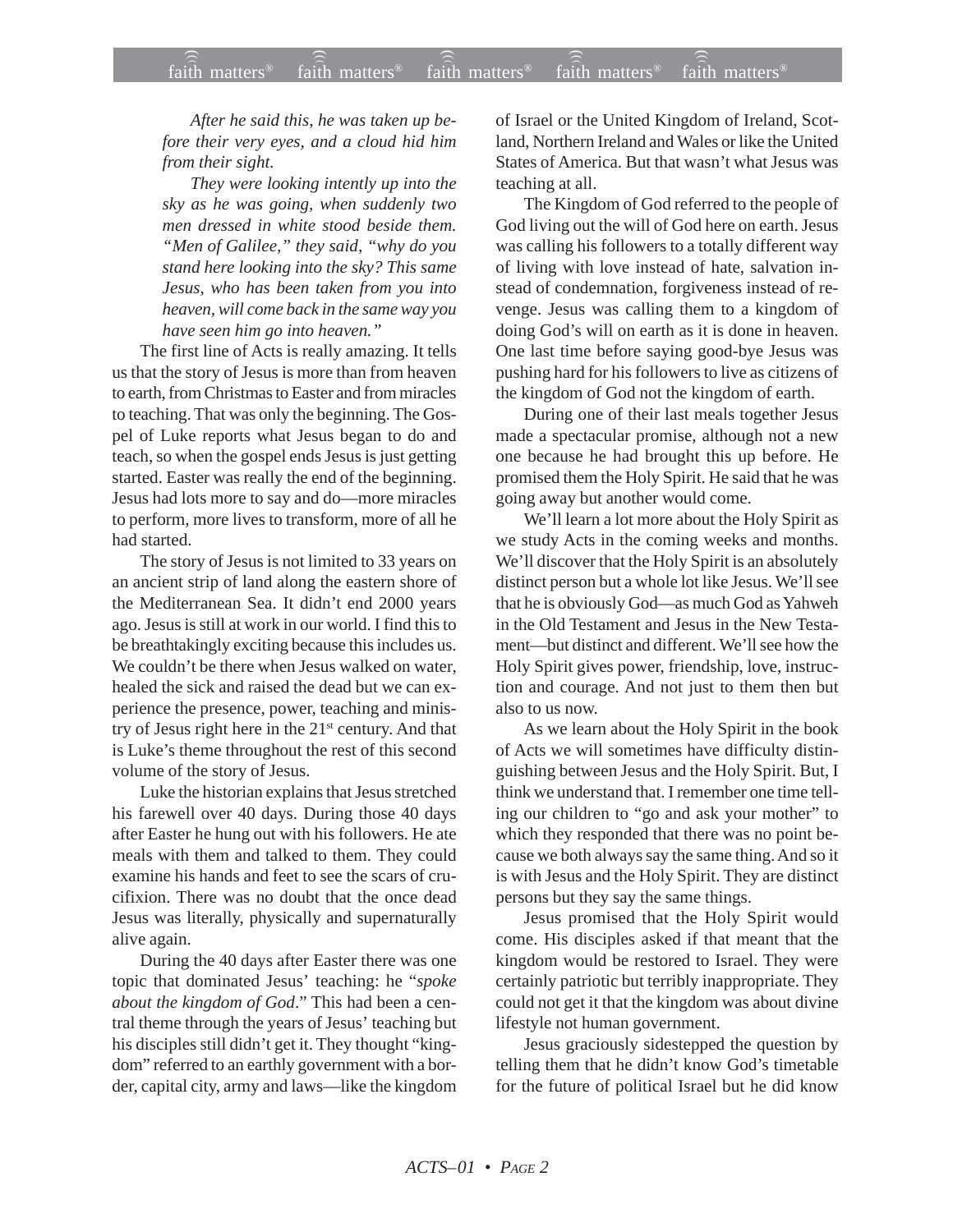that the Holy Spirit was coming very soon. It was all going to happen in just ten days.

Jesus taught that when the Holy Spirit comes he will give supernatural power to live out the Christian life. He will reside inside of Christians and he will guide, encourage, instruct and bless them. But they will also be given a job to do. They will become messengers of God to tell about Jesus in Jerusalem, Judea, Samaria and the rest of the world.

Acts 1:8 is one of the most important statements made by Jesus Christ in the entire New Testament. Here we discover that we have responsibilities as well as privileges. We are called upon to be witnesses. Witnesses tell what they have personally experienced. Being a witness may be difficult and may come with a high price. The Greek word for "witness" is "martus" from which we get our English word "martyr". The truth is that most of those who initially heard Jesus speak these words did become martyrs. It actually cost them their lives to do what Jesus called on them to do.

Christians are to be international in their relationships, no longer identified by citizenship in a specific nation but part of the family of God in the whole world. This is the blueprint, the strategy, for how Christians were to change the world for God. They were to move out in concentric circles—from

their hometown to their province to neighbor nations to the whole globe. Acts 1:8 serves as an outline for the whole book of Acts as the gospel of Jesus Christ spreads out from Jerusalem to the rest of the world. And all of this would be possible

because of the Holy Spirit. Not because of armies or laws or politics or money. The power of Christ's cause would be spiritual and supernatural.

We're going to have to wait in our study of Acts to see how all of this started to happen. It meant a ten day wait for them. There were 40 days from Easter until Acts 1 and another ten days before the coming of the Holy Spirit in Acts 2. Something else had to happen first and that was the departure of Jesus.

Jesus disappeared. It was so spectacular that there aren't many details given. Apparently the disciples were standing around him and Jesus physically lifted up off ground, disappeared in a cloud and was gone. This was no protracted "Minnesota Good-bye". Jesus just left and returned to heaven.

Jesus had done what he came to do. The Son of God became human. He lived an exemplary life. He taught and showed us how to live as citizens of his kingdom. He died to pay for our sin, rose from the dead to conquer death and now it was time to head for heaven.

Jesus could have just disappeared to heaven but he chose to make it public. His disciples needed to know that volume one of Jesus' story was complete and now it was the beginning of a new volume.

Jesus was returning to headquarters where he could represent us to God. One of the amazing teachings of the New Testament is that Jesus is in heaven now talking to God the Father about us. I find it most heartening that today Jesus is talking to God the Father about each of us as individuals—about our needs, our heartaches, our opportunities, our decisions, our illnesses, our hopes. Jesus is also back in heaven building subdivisions for our future residences—he's preparing places for us to live. And he is our commander in charge of his worldwide endeavor. He is the chief strategist for how the gospel is to be spread throughout

*The Kingdom of God referred to the people of God living out the will of God here on earth.*

generations and through the whole world. On earth Jesus could be only one place at a time. Now the Spirit could be everywhere all the time. It was God's very good plan.

As Jesus' disciples stood there dumbfounded, surprised and overwhelmed two angels appeared. Isn't it interesting that angels appeared when Jesus was born in Bethlehem at Christmas and when Jesus rose from the dead in Jerusalem at Easter. Angels were often around during the critical junctures in Jesus' story.

These angels said something amazing: *"Men of Galilee, why do you stand here looking into the sky? This same Jesus who has been taken from you into heaven, will come back in the same way you have seen him go into heaven."*